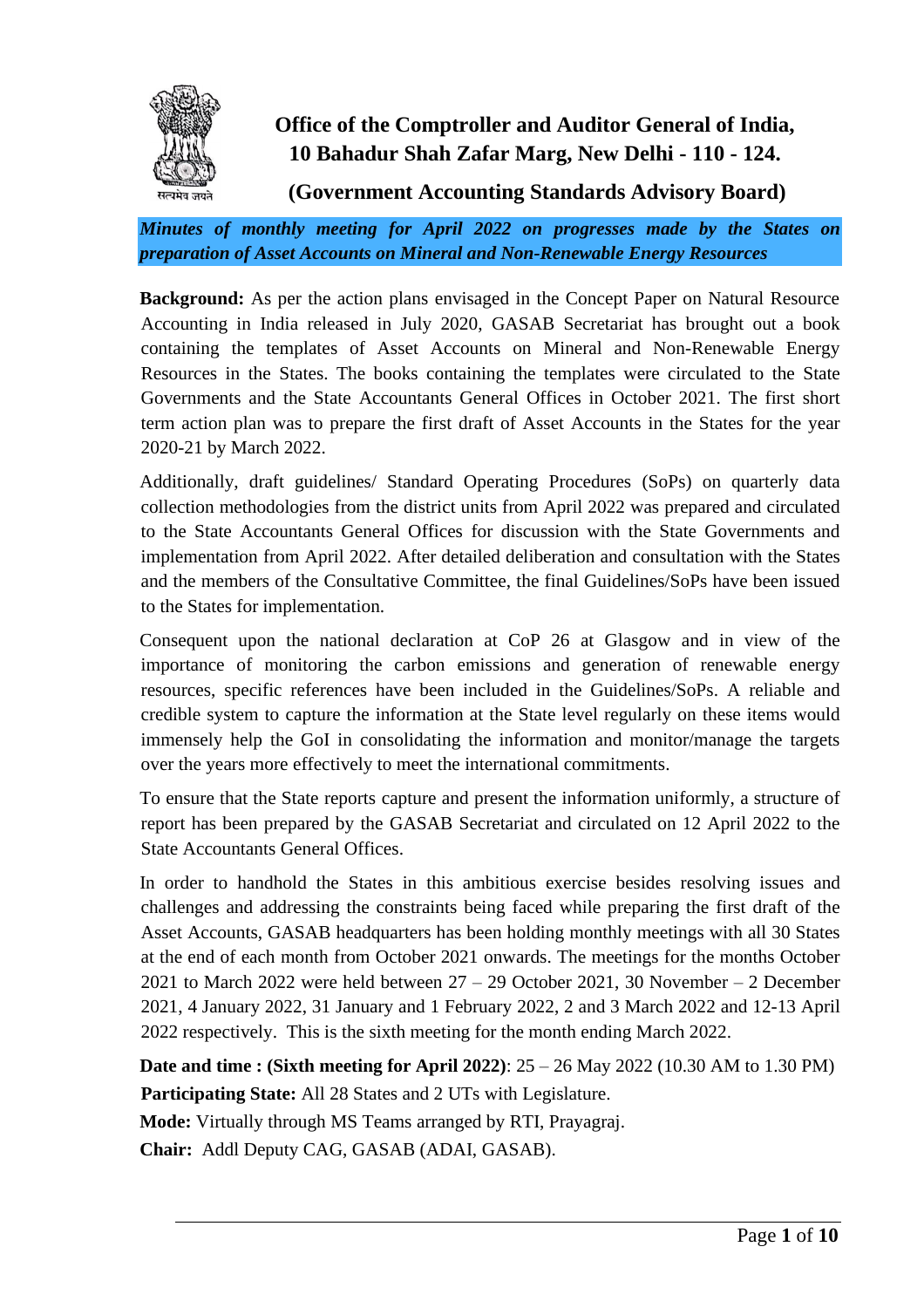**Proceedings:** At the outset, ADAI GASAB conveyed thanks to the States in which the first draft of the Asset Accounts have been completed and requested the States to go full throttle to complete the validation process and incorporate the accounts in the reporting framework circulated from headquarters on 12 April 2022. ADAI made special reference to the States where the **work is not yet complete and urged the HoDs to personally get involved and deploy more resources to ensure timely completion of the work**. The Officer expressed deep gratitude to the State Governments in the Departments of Mines, Finance etc in the States for their unhindered cooperation and support without which completion of the targeted first draft of the Asset Accounts would not have been possible. The value additions done at the stage of validation of data by the State Government departments as well as the Audit Offices was also acknowledged.

ADAI, GASAB re-iterated that the project, a nationally important one, is obligatory as India is a signatory to the SDGs. Importance of comprehensiveness, robustness and correctness of data along with the availability of documentation to support the data was repeatedly emphasized by the Chair. Besides, the **importance of having geo-tagged mineral map in the States was stressed upon as a mandatory requirement** and urged all States to ensure that the State-wise reports contain the geo-tagged mineral maps of the States. In case the same was not available, at least the GPS co-ordinates of the mine areas was requested to be mapped and included in the State map.

It was informed that the second meeting of the Consultative Committee on NRA constituted by GASAB with members from stakeholder ministries in GoI, subject experts, academia, agencies/organisations working in the field and the State Governments had been scheduled on 3 June 2022. Besides the presentation of GASAB on the progress of work, the Asset Accounts prepared in selective States as case studies would also be presented to seek further suggestions/comments of the eminent members of the Committee to finetune the Asset Accounts and also the implementation strategy.

This was followed by a presentation by Sr. AO, GASAB detailing, *inter-alia*, the stages and associated targets of work, status of work at the end of March 2022 and decisions taken, Actionable points for Asset Accounts 2020-21, Actionable points from April 2022 onwards, targets and timelines. Copy of presentation is enclosed.

The Sr. AO informed the house that based on the inputs, the periodicity of the reporting mechanism as envisaged in the Guidelines/SoPs circulated by GASAB has been made quarterly and that the timeline for the reports have been extended to one month after the closure of each quarter. **Thus, the first quarterly report for QE June 2022 will be due by 31 July 2022.**

As regards information on **carbon emission in table 6**, it was informed that **for the Asset Accounts 2020-21 under finalisation, this need not be incorporated** and accordingly **table 7 may be renumbered as table 6**.

Regarding information in table 4, it was clarified that the table may be used only in cases where **processing of mineral ore is involved at the mine-head to capture the production**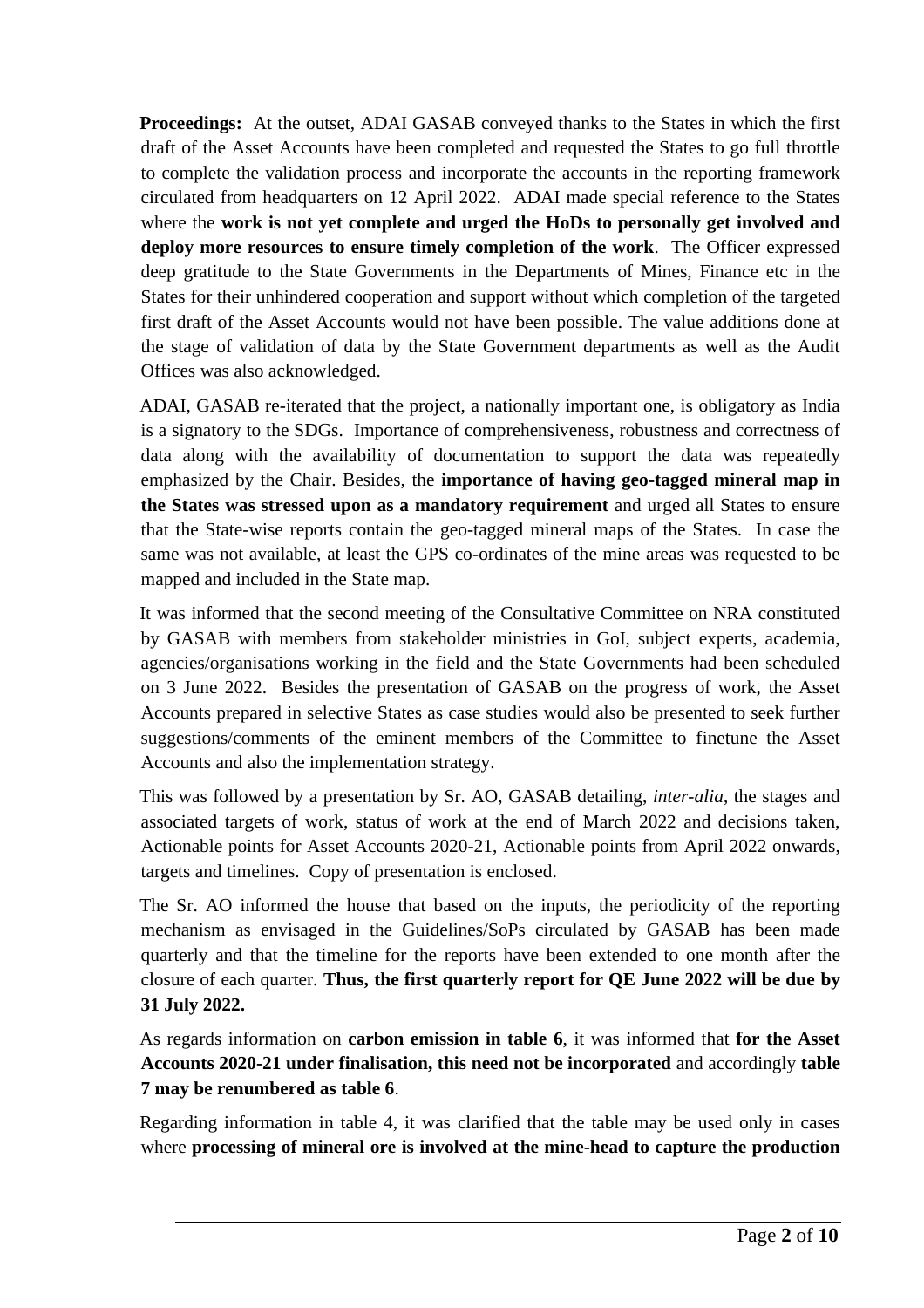**loss**. It was also stated that the term 'finished products' mentioned in this table refers to the processed minerals at the mine head and not the final products.

GASAB headquarters has requested (vide email dated 20 April 2022) the field offices to consider **opening of sub-heads/detailed heads to separately capture royalties, application fees, dead rents, penalties** etc for effective mapping of Asset Accounts with the accounts figures of the State Governments. Availability of these information will also enable analysis of revenues receivable from mineral extractions and the revenues actually realised. Most of the State AsG reported to have initiated a dialogue with the State Governments. **This needs to be effectively followed up**.

**The targeted date for submission of State NRA Reports** in the prescribed format circulated from headquarters is **15 June 2022** was also informed.

Thereafter, the works done by the States during the month of April and till date and targets set for completion of the remaining work were presented by each of the 30 States/UT which were discussed in threadbare detail. A number of State Governments were also present and actively participated in the deliberations.

Based on the presentations and inputs received during the meeting, the status of work in the States is divided into three distinct categories as shown in the following table:

| <b>Asset Accounts prepared and are</b><br>under verification/validation                                                                                                                                                                                                                                                                                   | <b>Asset Accounts partially</b><br>prepared – remaining works<br>underway | <b>Others</b>                                                                                                                |
|-----------------------------------------------------------------------------------------------------------------------------------------------------------------------------------------------------------------------------------------------------------------------------------------------------------------------------------------------------------|---------------------------------------------------------------------------|------------------------------------------------------------------------------------------------------------------------------|
| 27 States/1 UT                                                                                                                                                                                                                                                                                                                                            | 1 State                                                                   | 1 UT                                                                                                                         |
| Andhra Pradesh, Arunachal Pradesh,<br>Assam, Bihar, Chhattisgarh, Goa,<br>Gujarat, Haryana, Himachal<br>Pradesh, Jammu & Kashmir,<br>Karnataka, Kerala, Madhya Pradesh,<br>Maharashtra, Manipur, Meghalaya,<br>Mizoram, Nagaland, Odisha, Punjab,<br>Rajasthan, Sikkim, Tamil Nadu,<br>Telengana, Tripura, Uttar Pradesh,<br>Uttarakhand, and West Bengal | <b>Jharkhand</b>                                                          | Delhi – as reported by the State<br>Government Department, no<br>mineral is endowed within the<br><i>State jurisdiction.</i> |

**The State-wise status and remarks of GASAB are as mentioned below:** 

| Sl. No | <b>State</b>         | <b>Status reported</b>                                                                                                                                                                                                                            | <b>Remarks of GASAB</b>                                                                                                                                                                                                                     |  |
|--------|----------------------|---------------------------------------------------------------------------------------------------------------------------------------------------------------------------------------------------------------------------------------------------|---------------------------------------------------------------------------------------------------------------------------------------------------------------------------------------------------------------------------------------------|--|
| 1.     | Andhra Pradesh       | Asset Accounts prepared and validated.<br>$\bullet$                                                                                                                                                                                               | No further comments.                                                                                                                                                                                                                        |  |
|        |                      | Report in the prescribed structure will be<br>sent by the due date.<br>Quarterly reporting framework – being<br>coordinated with the State Government.                                                                                            |                                                                                                                                                                                                                                             |  |
| 2.     | Arunachal<br>Pradesh | Asset Accounts on shortlisted minerals<br>prepared and validated by audit.<br>Information on riverine resources not yet<br>٠<br>received despite best efforts.<br>Quarterly reporting framework – being<br>coordinated with the State Government. | As the State generates substantial<br>volume of revenues from riverine<br>resources, more efforts may be<br>made to impress upon<br>the<br>Departments to collect the<br>information on riverine resources<br>and compiled in the Accounts. |  |
| 3.     | Assam                | selected<br>minerals<br>Accounts<br>Asset<br>on                                                                                                                                                                                                   | No further comments.                                                                                                                                                                                                                        |  |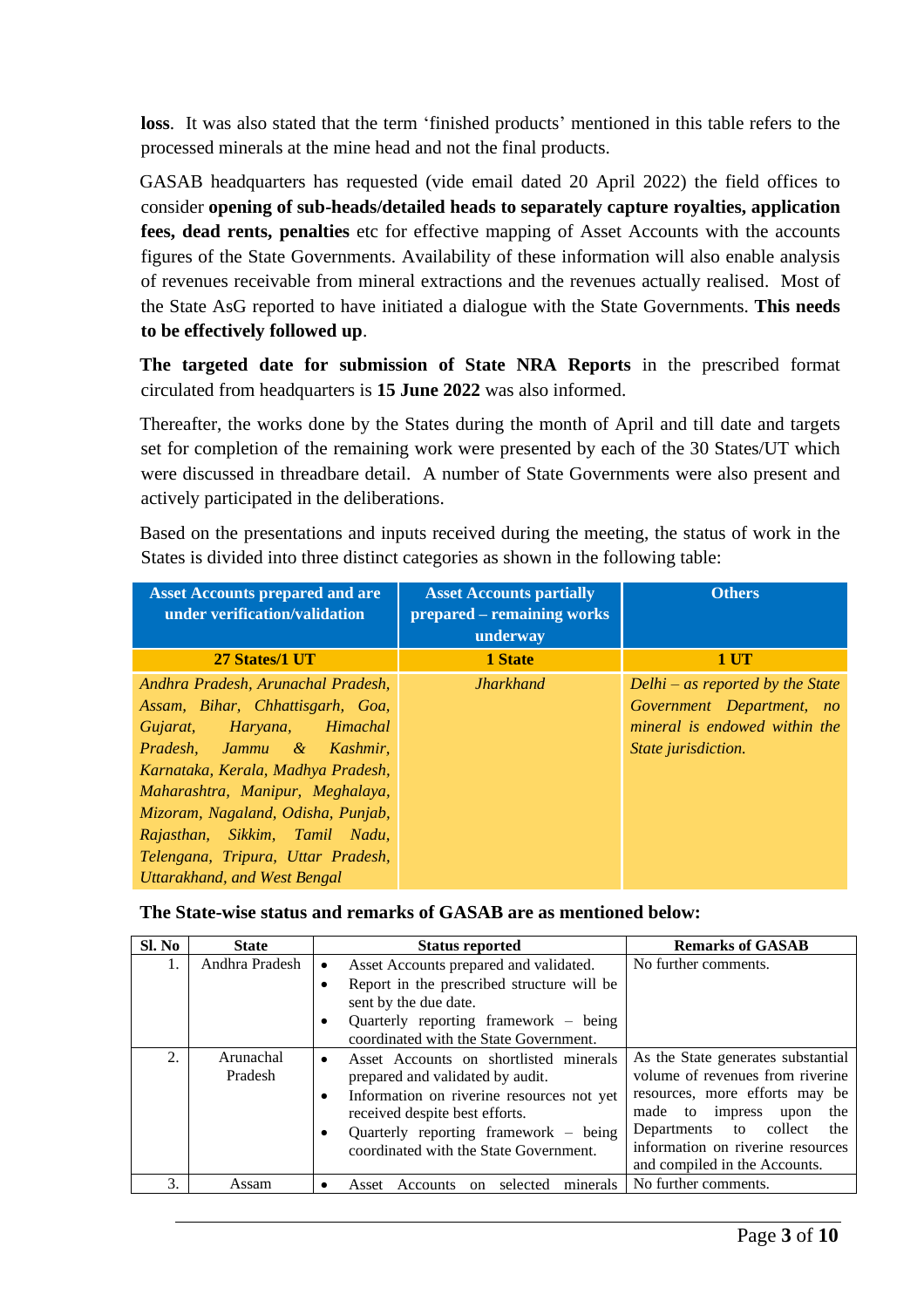| 4. | <b>Bihar</b> | prepared and validated.<br>Information on riverine resources to be<br>٠<br>received shortly.<br>Quarterly reporting framework – being<br>٠<br>coordinated with the State Government.<br>Asset Accounts prepared and<br>under<br>$\bullet$                                                                                                                                                                                                | No further comments.                                                                                                                                                                                                                                                                                                                                                                                                                                                                                                |
|----|--------------|------------------------------------------------------------------------------------------------------------------------------------------------------------------------------------------------------------------------------------------------------------------------------------------------------------------------------------------------------------------------------------------------------------------------------------------|---------------------------------------------------------------------------------------------------------------------------------------------------------------------------------------------------------------------------------------------------------------------------------------------------------------------------------------------------------------------------------------------------------------------------------------------------------------------------------------------------------------------|
|    |              | validation.<br>Geo-tagged mineral map is available with<br>٠<br>the State Government.<br>Quarterly reporting framework – being<br>$\bullet$<br>coordinated with the State Government.                                                                                                                                                                                                                                                    |                                                                                                                                                                                                                                                                                                                                                                                                                                                                                                                     |
| 5. | Chhattisgarh | Asset Accounts on selected minerals<br>$\bullet$<br>prepared and are under validation.<br>Report in the prescribed structure will be<br>٠<br>sent by the due date.<br>Quarterly reporting framework – being<br>coordinated with the State Government<br>and they have agreed in-principle.                                                                                                                                               | Table<br>7<br>(renewable<br>energy<br>resources) may be included with<br>whatever data that had been<br>provided by the State Government<br>which can<br>be<br>updated<br>in<br>subsequent years.                                                                                                                                                                                                                                                                                                                   |
| 6. | Delhi        | It was reiterated that the NCT of Delhi has<br>$\bullet$<br>reported 'nil' mineral repository in State.<br>State NRA Cell formed.<br>٠<br>Work on Water Resources initiated.                                                                                                                                                                                                                                                             | ADAI, GASAB urged the State to<br>further examine the response of<br>the State Government vis-à-vis<br>State's revenues or other reports<br>available on mining activities,<br>especially those being reported in<br>media on sand mining in Yamuna<br>riverbed.<br><b>State</b><br>table<br>to<br>prepare<br>on<br>renewable<br>energy<br>resources<br>$(Table 7)$ .                                                                                                                                               |
|    |              |                                                                                                                                                                                                                                                                                                                                                                                                                                          | State to also prepare the State<br>NRA report in format circulated<br>vide email dated 12 April 2022.                                                                                                                                                                                                                                                                                                                                                                                                               |
| 7. | Goa          | Asset Accounts prepared<br>and<br>under<br>$\bullet$<br>validation by State Government.<br>Work on report in the prescribed structure<br>yet to commence.<br>Quarterly reporting framework - State<br>Government is in<br>the<br>process<br>Οİ<br>implementing 'Bhumija-Ore management<br>system'.                                                                                                                                       | ADAI, GASAB instructed for<br>deployment of more<br>human<br>resources for the work.<br>Work on preparation of report in<br>the prescribed structure should<br>commence immediately so as to<br>ensure timely submission<br>of<br>report to headquarters.<br>Government<br>State<br>may<br>be<br>coordinated with to ensure that<br>the requirements of quarterly<br>reporting as envisaged in the<br>Guidelines/SoPs<br>are<br>suitably<br>embedded in the electronic system<br>under implementation in the State. |
| 8. | Gujarat      | Asset Accounts in tables $1 - 3$ prepared<br>$\bullet$<br>and presently under validation.<br>For mineral map, GPS coordinates are<br>٠<br>being received from the State Government.<br>Quarterly reporting framework – being<br>٠<br>coordinated with the State Government.<br>Commissioner of Geology and Mining has<br>agreed to the framework in-principle. This<br>is being separately coordinated with the<br>Petroleum department. | For tables 2A and 2B, only<br>production/extraction<br>data will<br>suffice in<br>absence<br>of stock<br>position.<br>Best efforts to be made to ensure<br>tables 5 and 7 are compiled.<br>Grade-wise mineral compilation<br>may commence from April 2022<br>quarterly reporting.                                                                                                                                                                                                                                   |
| 9. | Haryana      | Asset Accounts in tables $1 - 3$ completed<br>$\bullet$                                                                                                                                                                                                                                                                                                                                                                                  | ADAI, GASAB urged the HODs                                                                                                                                                                                                                                                                                                                                                                                                                                                                                          |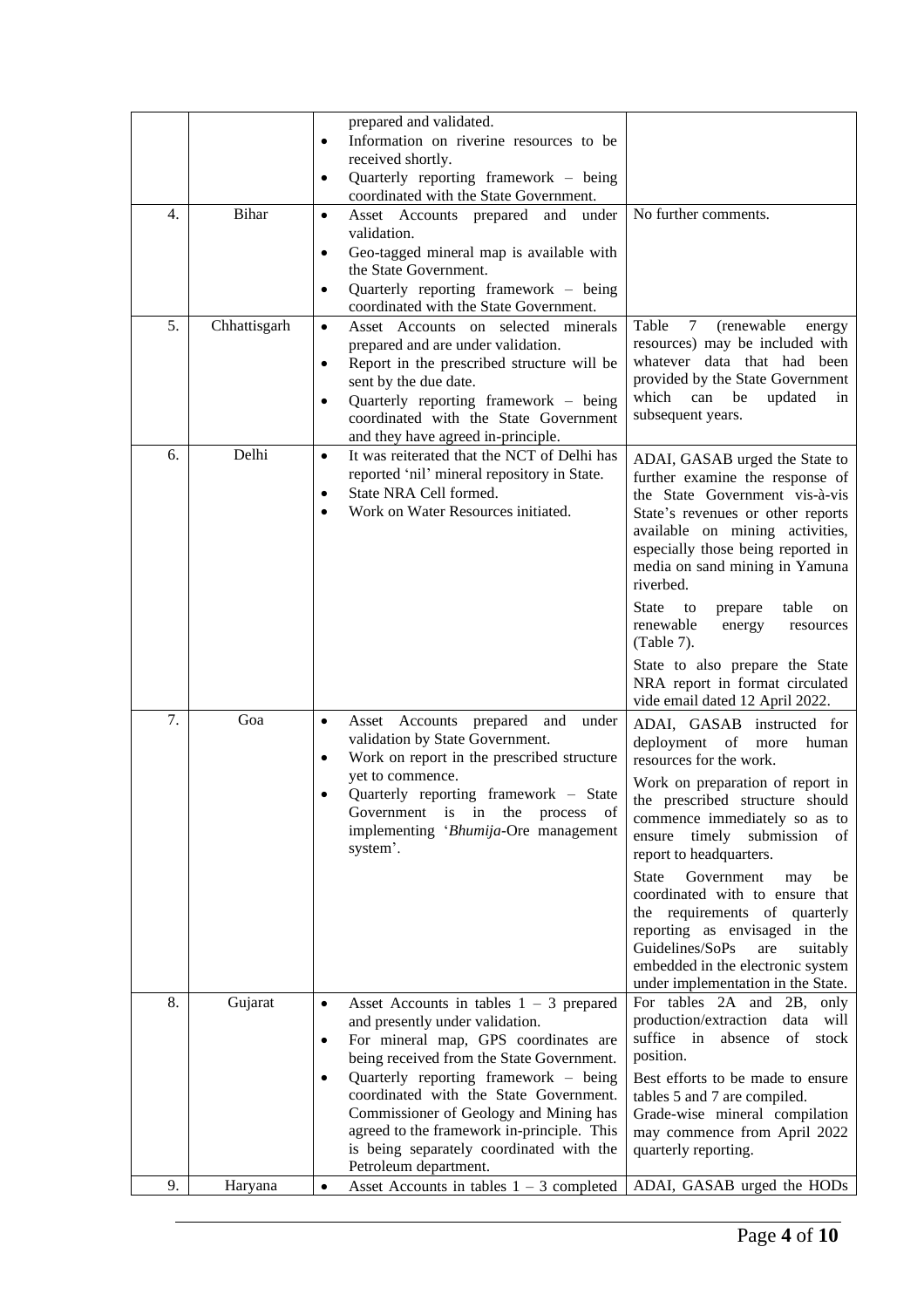|     |                     | and are under validation.<br>Information on other tables not received<br>$\bullet$<br>and compiled.<br>As regards quarterly reporting framework<br>$\bullet$<br>– there is no progress.                                                                                                                                                                                                                                                                                                      | to be more active and coordinate<br>with the State Government for<br>obtaining the data/information for<br>the tables.<br>It was also requested to deploy<br>for<br>resources<br>timely<br>more<br>completion of the work.                                                                                                                                                                                                                                                                                                                                                                                                                                                                                                                                                                                                                                                                                                                                                                                                                                                                                                                                                                                                                  |
|-----|---------------------|----------------------------------------------------------------------------------------------------------------------------------------------------------------------------------------------------------------------------------------------------------------------------------------------------------------------------------------------------------------------------------------------------------------------------------------------------------------------------------------------|---------------------------------------------------------------------------------------------------------------------------------------------------------------------------------------------------------------------------------------------------------------------------------------------------------------------------------------------------------------------------------------------------------------------------------------------------------------------------------------------------------------------------------------------------------------------------------------------------------------------------------------------------------------------------------------------------------------------------------------------------------------------------------------------------------------------------------------------------------------------------------------------------------------------------------------------------------------------------------------------------------------------------------------------------------------------------------------------------------------------------------------------------------------------------------------------------------------------------------------------|
| 10. | Himachal<br>Pradesh | Asset Accounts in tables 2 and<br>3<br>$\bullet$<br>completed and regarding table 5, data from<br>6 out of 12 districts have been obtained.<br>Also, information on table 7 is being<br>$\bullet$<br>collected from the State.                                                                                                                                                                                                                                                               | Quarterly reporting framework -<br>may kindly be coordinated with<br>the State Government for timely<br>implementation.                                                                                                                                                                                                                                                                                                                                                                                                                                                                                                                                                                                                                                                                                                                                                                                                                                                                                                                                                                                                                                                                                                                     |
| 11. | Jammu &<br>Kashmir  | Asset Accounts as in tables $1 - 5$ prepared<br>$\bullet$<br>while information on Kashmir province<br>received<br>compilation<br>recently<br>and<br>underway.<br>Information on table 7 received and are<br>٠<br>being consolidated.<br>Full report is expected to be sent by 30<br>$\bullet$<br>June 2022.<br>Geo-tagged mineral map available in<br>$\bullet$<br>State.<br>Quarterly reporting framework - UT<br>Government agreed and in the process of<br>issuing administrative orders. | No further comments.                                                                                                                                                                                                                                                                                                                                                                                                                                                                                                                                                                                                                                                                                                                                                                                                                                                                                                                                                                                                                                                                                                                                                                                                                        |
| 12. | Jharkhand           | Tables $1 - 3$ , 4 and 5 prepared and<br>$\bullet$<br>validations going on.<br>Quarterly reporting framework - being<br>$\bullet$<br>coordinated with the State Government.                                                                                                                                                                                                                                                                                                                  | Coverage of only a handful of<br>minerals<br>leaving<br>maximum<br>minerals (about 27 minerals) out<br>of the ambit of first draft of Asset<br>2020-21<br>Accounts<br>for<br>and<br>non-collection/<br>moreover,<br>of comprehensive<br>availability<br>information from all districts even<br>in case of the very few minerals<br>covered in the first draft is a<br>matter of grave concern. Despite<br>having monthly meetings each<br>since<br>October<br>2021<br>month<br>including active participation of<br>the State nodal Officer and<br>repeated guidance to deploy<br>manpower<br>for<br>collection<br>of<br>data/information<br>from<br>the<br>districts, the coverage of Asset<br>Accounts after more than seven<br>months<br>remained<br>minuscule.<br>Preparation of a comprehensive<br>Asset Accounts is important as<br>Jharkhand is a mineral rich State<br>and<br>thus,<br>better<br>resource<br>management is in the best interest<br>of<br>the revenues<br>of<br><b>State</b><br>Government.<br>More efforts are required on the<br>part of the AsG Offices to ensure<br>closer coordination with the State<br>Government<br>and<br>also<br>by<br>deploying more resources<br>for<br>collection of information<br>and |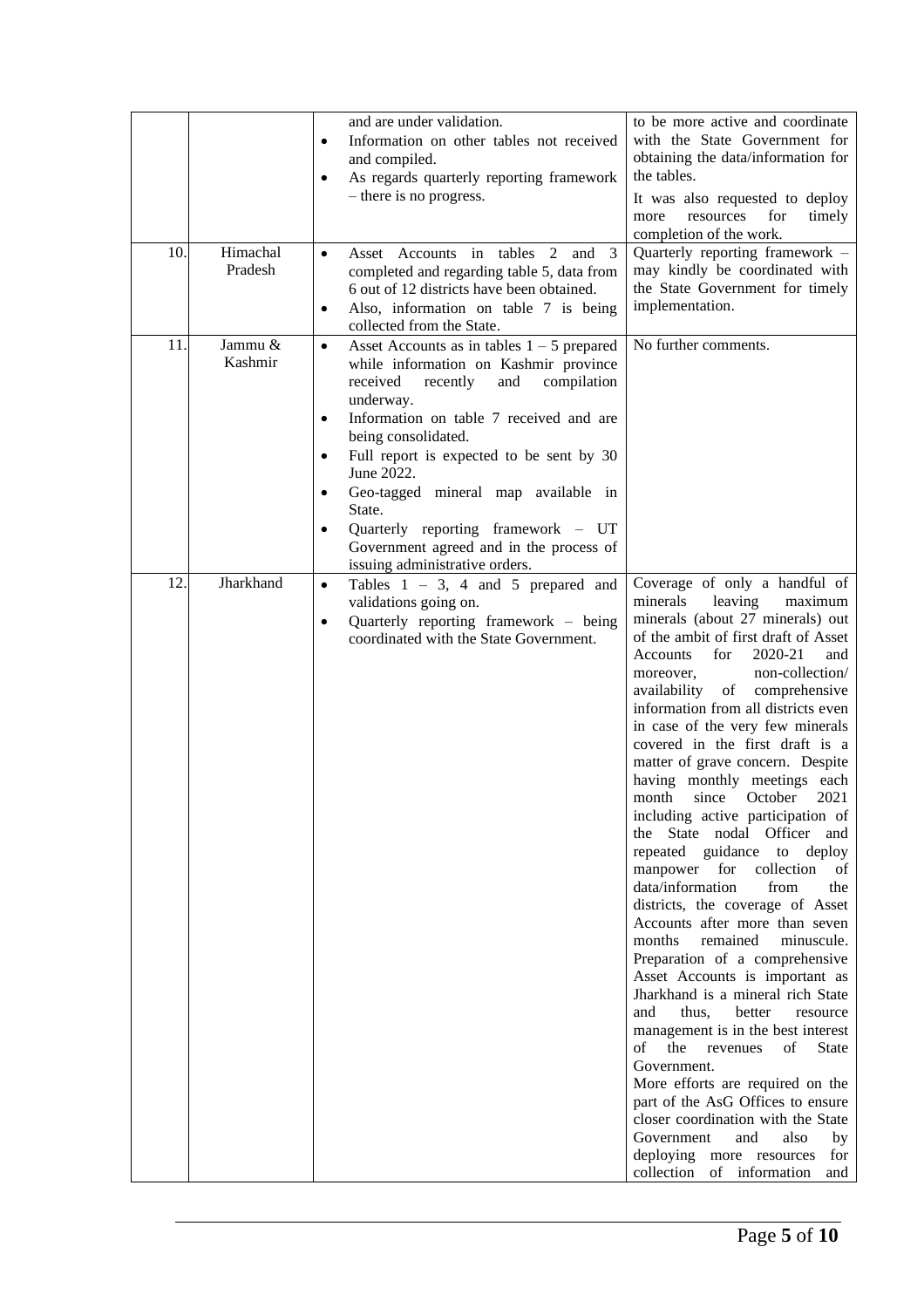|     |                |                                                                                                                                                                                                                                                                                                                                                                                                                                                             | preparation of the Tables to make<br>the overall exercise meaningful<br>and useful for the State and other<br>stakeholders.                                                                                                                                                                                                                                                                                                                                                                                                                         |
|-----|----------------|-------------------------------------------------------------------------------------------------------------------------------------------------------------------------------------------------------------------------------------------------------------------------------------------------------------------------------------------------------------------------------------------------------------------------------------------------------------|-----------------------------------------------------------------------------------------------------------------------------------------------------------------------------------------------------------------------------------------------------------------------------------------------------------------------------------------------------------------------------------------------------------------------------------------------------------------------------------------------------------------------------------------------------|
| 13. | Karnataka      | Asset Accounts in Tables $1 - 5$ completed<br>$\bullet$<br>while compilation of remaining tables<br>underway.<br>Second round validation going on.<br>$\bullet$<br>Preparation of report in the prescribed<br>٠<br>structure going on.<br>Quarterly reporting framework - being<br>٠<br>coordinated with the State Government.                                                                                                                              | No further comments.                                                                                                                                                                                                                                                                                                                                                                                                                                                                                                                                |
| 14. | Kerala         | Asset Accounts in tables 1-5 and 7<br>$\bullet$<br>validated<br><b>State</b><br>prepared<br>and<br>by<br>Government.<br>Audit validation going on.<br>٠<br>Report in the format is under process.<br>٠                                                                                                                                                                                                                                                      | Regarding quarterly reporting<br>framework - State Government<br>may be impressed upon on its<br>utility and robustness of data<br>generation which will enable the<br>State to build solid databases for<br>easy policy decisions.                                                                                                                                                                                                                                                                                                                 |
| 15. | Madhya Pradesh | Asset Accounts in tables 1-3 and 7<br>$\bullet$<br>complete.<br>Validations by audit office going on and it<br>$\bullet$<br>is yet to be validated by the State<br>Government.<br>Quarterly reporting framework – being<br>$\bullet$<br>coordinated with the State Government<br>meetings/workshops<br>and<br>have<br>been<br>arranged for the departmental officers and<br>staff.<br>E-permit system working since 2017.                                   | The e-permit system may kindly<br>examined<br>vis-à-vis<br>be<br>our<br>requirements<br>for<br>quarterly<br>reporting<br>framework<br>and<br>necessary<br>amends<br>be<br>may<br>impressed<br>upon<br>the<br><b>State</b><br>Government.<br>Validation<br>the<br><b>State</b><br>by<br>Government<br>start<br>can<br>simultaneously with the<br>audit<br>validation.<br>In case of absence of crucial data<br>like the average market value of<br>minor minerals etc, suitable audit<br>comments and recommendations<br>may be added in the report. |
| 16. | Maharashtra    | Asset Accounts in tables 1-5 and prepared.<br>$\bullet$<br>Validations<br>also completed<br>by State<br>٠<br>Government and Audit Office.<br>Preparation of report in the prescribed<br>$\bullet$<br>format under progress<br>and will be<br>submitted by the due date.<br>Quarterly reporting framework - being<br>٠<br>coordinated with the State Government<br>and the Government has instructed their<br>district offices to provide quarterly reports. | No further comments.                                                                                                                                                                                                                                                                                                                                                                                                                                                                                                                                |
| 17. | Manipur        | Asset Accounts prepared and validations<br>$\bullet$<br>under process.<br>Report in the prescribed format to be<br>٠<br>prepared and will be transmitted within the<br>due date.<br>Quarterly reporting framework - being<br>٠<br>coordinated with the State Government<br>and modalities are to be finalised.<br>GPS coordinates of mines to be included<br>٠<br>in the report.                                                                            | No further comments.                                                                                                                                                                                                                                                                                                                                                                                                                                                                                                                                |
| 18. | Meghalaya      | Asset Account in tables 1, 2, 2A and 2B, 3,<br>$\bullet$<br>5 and 7 prepared except for some data on<br>additions which is expected from the State<br>Governments.                                                                                                                                                                                                                                                                                          | 'finished<br>The<br>terminology<br>products' in table 4 refers to<br>processed minerals at the mine<br>head is clarified.                                                                                                                                                                                                                                                                                                                                                                                                                           |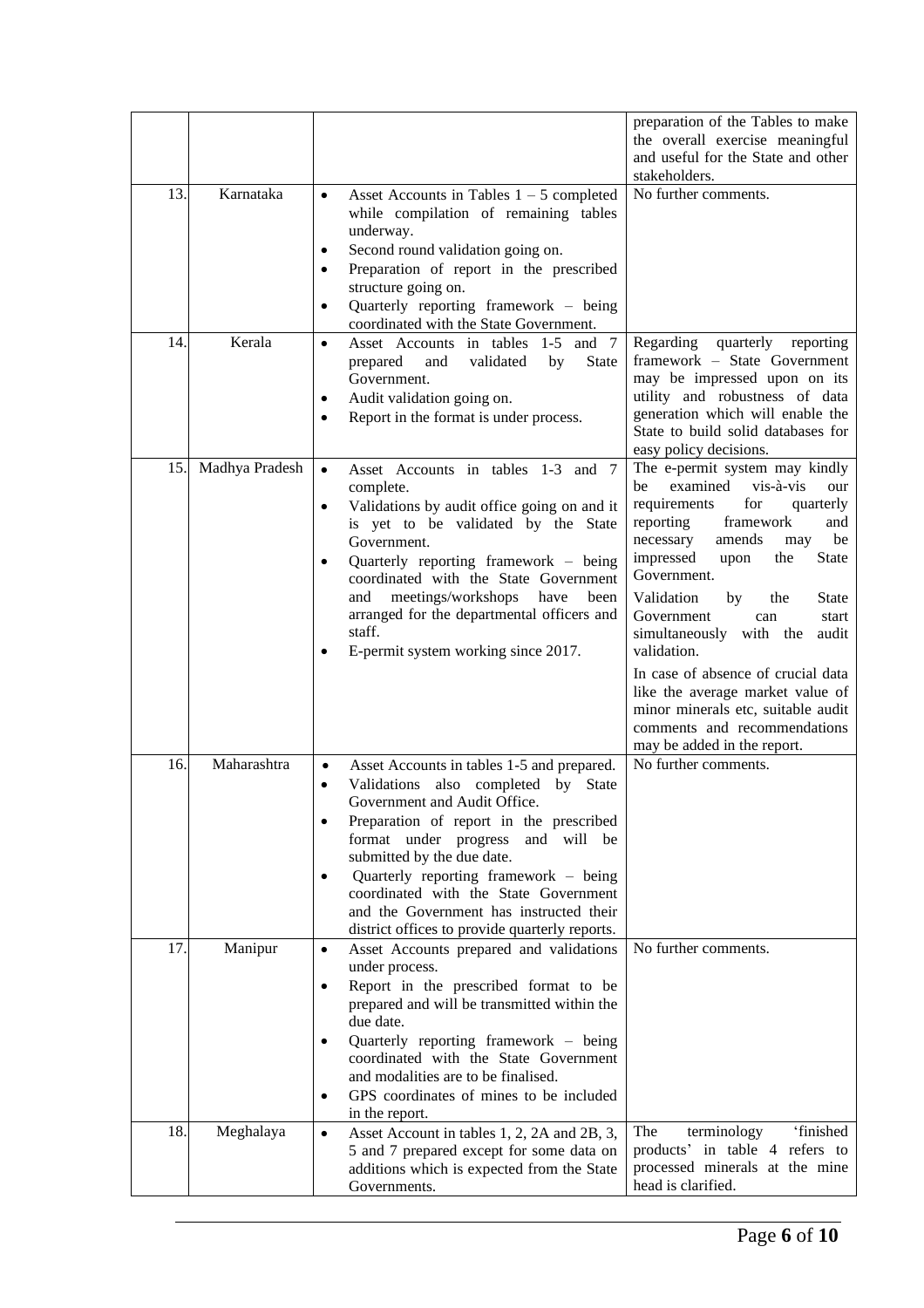|     |          | For preparation of report in the prescribed<br>$\bullet$<br>format, Office requested for timeline upto<br>30 June 2022.<br>Quarterly reporting framework - being<br>٠<br>coordinated with the State Government<br>and is yet to be implemented.<br>State sought clarification on 'finished<br>products'.                                                                                                                                                   | Additions to stock only occurs in<br>of<br>new<br>case<br>explorations,<br>discoveries or shifting probable or<br>possible<br>reserves<br>as<br>proven<br>reserves. These may be obtained<br>from the department(s) along with<br>supporting<br>documents<br>and<br>suitably<br>incorporated<br>the<br>in<br>Accounts. If the information is not<br>readily available, the same may be<br>skipped with disclosures and can<br>be added in subsequent years<br>through 'upward reappraisals'. |
|-----|----------|------------------------------------------------------------------------------------------------------------------------------------------------------------------------------------------------------------------------------------------------------------------------------------------------------------------------------------------------------------------------------------------------------------------------------------------------------------|----------------------------------------------------------------------------------------------------------------------------------------------------------------------------------------------------------------------------------------------------------------------------------------------------------------------------------------------------------------------------------------------------------------------------------------------------------------------------------------------|
| 19  | Mizoram  | Asset Account prepared and validated by<br>$\bullet$<br>the State Government.<br>Audit validation is underway.<br>٠<br>Report in the prescribed format is being<br>prepared and it is expected that the report<br>will be submitted to headquarters by 15<br>June 2022 subject to availability of all<br>remaining information from the State<br>Government.<br>Quarterly reporting framework -State<br>Government has agreed and is being<br>implemented. | No further comments.                                                                                                                                                                                                                                                                                                                                                                                                                                                                         |
| 20. | Nagaland | Asset Accounts received from the State<br>$\bullet$<br>Government.<br>No further progress.<br>$\bullet$                                                                                                                                                                                                                                                                                                                                                    | In view of the fact that non-<br>availability/compilation of<br>the<br>Asset Accounts in respect of the<br>State of Nagaland will hinder<br>preparation of a larger country-<br>wide picture, more concerted<br>efforts are needed on the part of<br>the AsG Offices to deploy more<br>collection<br>for<br>resources<br>of<br>data/information from the State<br>Government departments and in<br>assisting the State Government in<br>compiling their Asset Accounts.                      |
| 21. | Odisha   | Asset Accounts prepared with 8 major and<br>4 minor minerals.<br>First stage of vetting at State Government<br>$\bullet$<br>level and also validation by audit office is<br>underway.<br>Report in the prescribed format is under<br>٠<br>preparation.<br>The State requested for timeline upto 30<br>٠<br>June 2022 for completion of the report.                                                                                                         | The table 2B may be used to only<br>depict the valuation of the riverine<br>resources.<br>I3MS may be incorporated in the<br>report as a good practice. The<br>strengths of the software may also<br>be highlighted.<br>Regarding Quarterly reporting<br>framework -State Government<br>may kindly be coordinated with to<br>suitably amend the i3MS to<br>capture the required information<br>envisaged in the Guidelines/SoPs.                                                             |
| 22. | Punjab   | Asset Account is prepared and in under<br>$\bullet$<br>validation.<br>AsG Offices have requested the State<br>$\bullet$<br>Government to implement the quarterly<br>reporting framework.                                                                                                                                                                                                                                                                   | Since the State has an electronic<br>data management system in place,<br>necessary steps may kindly be<br>to impress<br>taken<br>upon<br>the<br>departments to make suitable<br>amends to the electronic data<br>management system to capture the<br>required data/information besides                                                                                                                                                                                                       |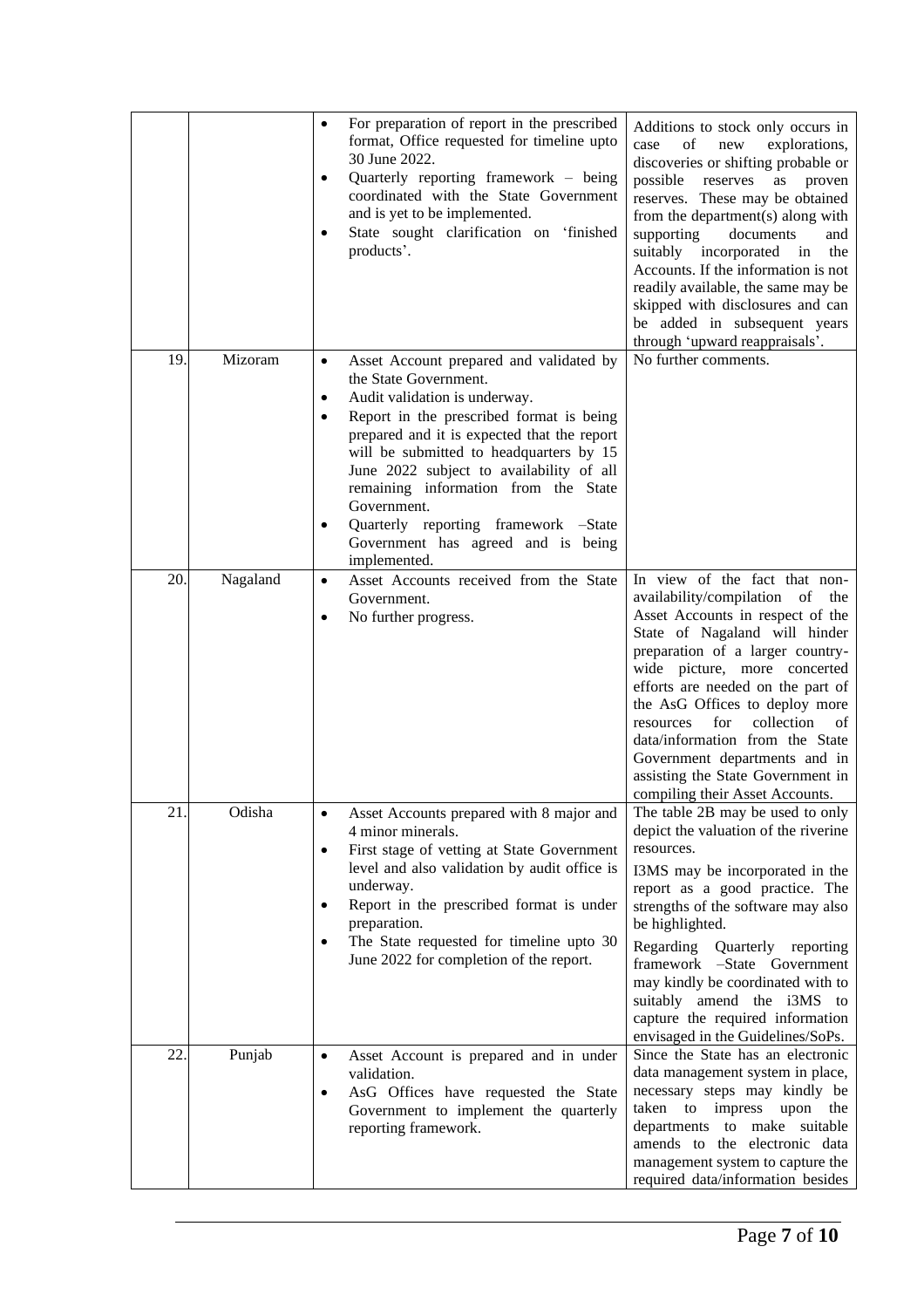|     |            |                                                                                                                                                                                                                                                                                                                                                                                                                                                                                   | other requirements as envisaged<br>in the Guidelines/SoPs.                                                                                                                                                                                                                                                                                                                                                                                            |
|-----|------------|-----------------------------------------------------------------------------------------------------------------------------------------------------------------------------------------------------------------------------------------------------------------------------------------------------------------------------------------------------------------------------------------------------------------------------------------------------------------------------------|-------------------------------------------------------------------------------------------------------------------------------------------------------------------------------------------------------------------------------------------------------------------------------------------------------------------------------------------------------------------------------------------------------------------------------------------------------|
| 23. | Rajasthan  | Asset Accounts prepared and validation<br>$\bullet$<br>completed.<br>Preparation of report in prescribed format<br>$\bullet$<br>underway and is expected to be completed<br>and sent to headquarters by the due date of<br>15 June 2022.<br>GPS coordinates of the mines available<br>$\bullet$<br>with the State Government.<br>Quarterly reporting framework – being<br>٠<br>coordinated with the State Government<br>and is yet to be implemented.                             | Since the State has implemented<br>an electronic system of data<br>management, the matter may be<br>taken<br>for<br>suitably<br>up<br>incorporating the requirements of<br>quarterly data/information<br>as<br>envisaged in the Guidelines/SoPs.                                                                                                                                                                                                      |
| 24. | Sikkim     | $\bullet$<br>Asset Accounts prepared and the major<br>mineral part had been validated while the<br>minor minerals portion is under validation.<br>Report in prescribed format is under<br>٠<br>preparation<br>and<br>will<br>be<br>sent<br>to<br>headquarters by the due date of 15 June<br>2022.<br>Quarterly reporting framework -State<br>٠<br>Government has agreed to implement the<br>system.                                                                               | No further comments.                                                                                                                                                                                                                                                                                                                                                                                                                                  |
| 25  | Tamil Nadu | Asset Accounts in tables 1-5 and 7<br>$\bullet$<br>prepared.<br>Validation by State Government and Audit<br>$\bullet$<br>Office underway.<br>Quarterly reporting framework -State<br>$\bullet$<br>Government agreed in-principle.                                                                                                                                                                                                                                                 | Regarding the average market<br>value of minor minerals, the SOR<br>of PWD could be used in absence<br>of readily available data from the<br>State Government. However, the<br>fact that the State Statistical<br>department did not possess the<br>figures of average market prices<br>of minor minerals which are vital<br>inputs for calculation of GSDP<br>may be mentioned in the audit<br>findings<br>and<br>suitable<br>recommendations added. |
| 26. | Telengana  | Third draft of Asset Accounts prepared<br>$\bullet$<br>and validation by audit office is complete.<br>Validation<br>State Government is<br>by<br>underway.<br>Report in prescribed<br>format<br>under<br>$\bullet$<br>preparation.<br>VLC templates being developed for<br>$\bullet$<br>capturing data from the quarterly reports to<br>be generated by the States as envisaged in<br>the Guidelines/SoPs.<br>State Government generating suitable IT<br>٠<br>systems.            | No further comments.                                                                                                                                                                                                                                                                                                                                                                                                                                  |
| 27. | Tripura    | First draft of Asset Accounts in tables 1,<br>$\bullet$<br>2A, 2B, 3 and 7 consisting of natural gas<br>and sand prepared and validated by the<br>State Government and Audit.<br>Report in prescribed structure is under<br>preparation and is expected to be send to<br>headquarters by the due date.<br>Quarterly reporting framework – being<br>$\bullet$<br>coordinated with the State Government<br>and is yet to be implemented.<br>For valuation of sand resources, SOR of | No further comments.                                                                                                                                                                                                                                                                                                                                                                                                                                  |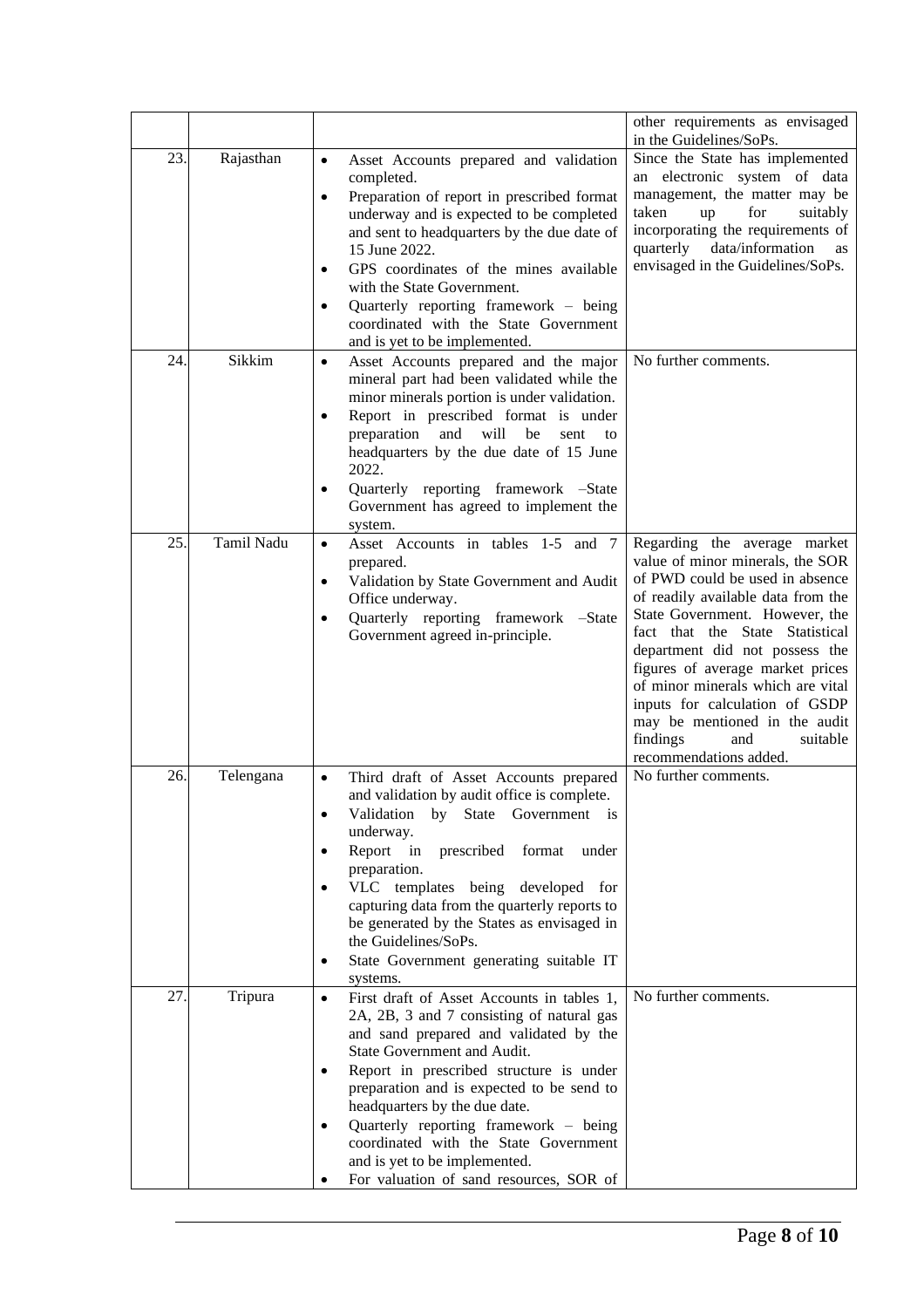|     |                      | PWD is being adopted.                                                                                                                                                                                                                                                                                                                                                                                                                                                 |                                                                                                                                                                                                                                                                                                                                             |
|-----|----------------------|-----------------------------------------------------------------------------------------------------------------------------------------------------------------------------------------------------------------------------------------------------------------------------------------------------------------------------------------------------------------------------------------------------------------------------------------------------------------------|---------------------------------------------------------------------------------------------------------------------------------------------------------------------------------------------------------------------------------------------------------------------------------------------------------------------------------------------|
| 28. | <b>Uttar Pradesh</b> | Asset Accounts in tables 1-3 prepared,<br>$\bullet$<br>information being collected for tables 4<br>and 5 and in respect of table 7, data is<br>expected shortly.<br>Validations underway.<br>٠<br>Report in prescribed structure is being<br>٠<br>prepared and every effort will be made to<br>send the report to headquarters by the due<br>date.<br>Quarterly reporting framework – being<br>coordinated with the State Government<br>and is yet to be implemented. | No further comments.                                                                                                                                                                                                                                                                                                                        |
| 29  | Uttarakhand          | Asset Accounts prepared and are under<br>$\bullet$<br>validation.<br>Report in prescribed structure is being<br>prepared and every effort will be made to<br>send the report to headquarters by the due<br>date.<br>GPS data has been called for.<br>٠                                                                                                                                                                                                                | Since Uttarakhand has immense<br>hydro-electricity potential, table 7<br>may kindly be attempted to be<br>prepared.<br>Quarterly reporting framework -<br>may be coordinated with the State<br>Government for implementation.                                                                                                               |
| 30. | West Bengal          | Asset Accounts prepared.<br>$\bullet$<br>Validation yet to commence.<br>٠<br>Table 7 not yet commenced.<br>٠                                                                                                                                                                                                                                                                                                                                                          | As audit of mineral resources is<br>under the jurisdiction of Audit II<br>Office and DGA, Coal, the<br>validation may be done by those<br>offices having audit jurisdictions<br>over the concerned departments.<br>Regarding<br>quarterly reporting<br>framework -State Government<br>may be coordinated with for<br>timely implementation. |

**Based on the above presentations and deliberations, the following were additionally decided in addition to those mentioned before and in the remark column of the above table.**

- **Shortlisting of resources** for the first Asset Accounts may be done after due consultation and prioritization of the concerned State Governments.
- **Departmental figures** on balances, extractions/productions/dispatch generated from the source units (districts) will be the basis of compilation and to be **cross linked** with the figures of Indian Bureau of Mines (IBM) figures and variations pointed out **wherever the variations are substantial.**
- **Verification and validation of the draft Asset Accounts** may be invariably conducted in view of the **checklists** circulated by GASAB headquarters.
- **Gradation of minerals may not be stressed upon for the Asset Accounts for 2020-21**. Instead, the States may kindly be impressed upon to include these in the quarterly report to be generated by 31 July 2022 as envisaged in the Guidelines/SOPs. Accordingly, the royalty receivable for minerals may averaged out for compilation.
- Information received from the DGHC has been circulated to all field Offices by GASAB headquarters. These may be used suitably while compiling the Asset Accounts on fossil fuels – petroleum and natural gas.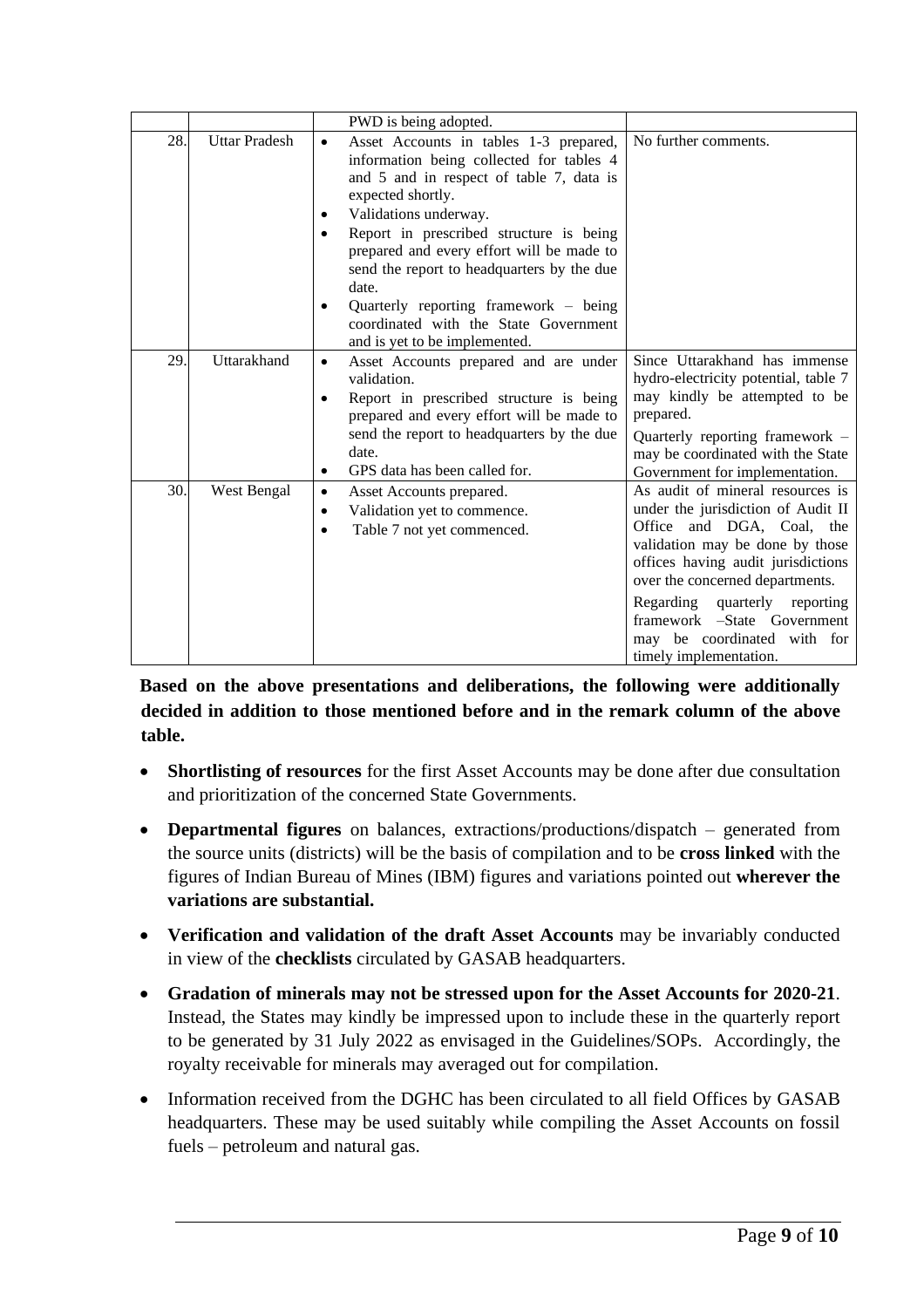- Some States disclosed to have received inputs on amounts transferred to the **National Mineral Trust** along with figures of DMF. It was reiterated that this **information may be included suitable modifying the table on DMF**.
- The **final report** in the structure circulated by GASAB is **targeted by mid-June 2022 except for specific extension in timelines**.
- Decisions taken and included in the minutes of earlier meetings shall continue to apply *mutatis mutandis* and may be scrupulously followed.

Meeting ended with vote of thanks to the Chair.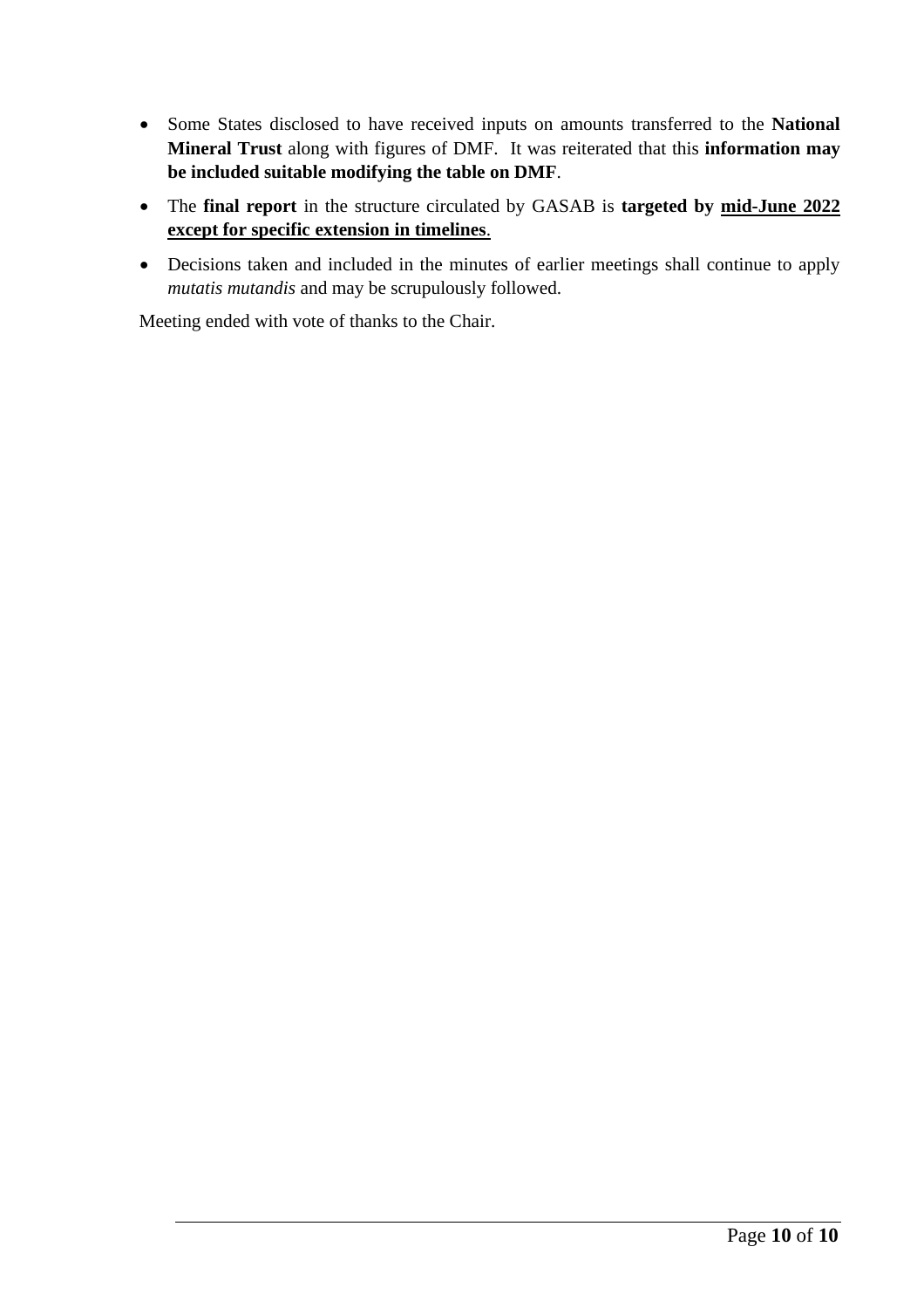

### **Natural Resource Accounting**

*Goal 1 Preparation of Asset Accounts on Mineral & Non-Renewable Resources*

**Seventh meeting – for April 2022** 

**25 – 26 May 2022**

**Government Accounting Standards Advisory Board, CAG of India**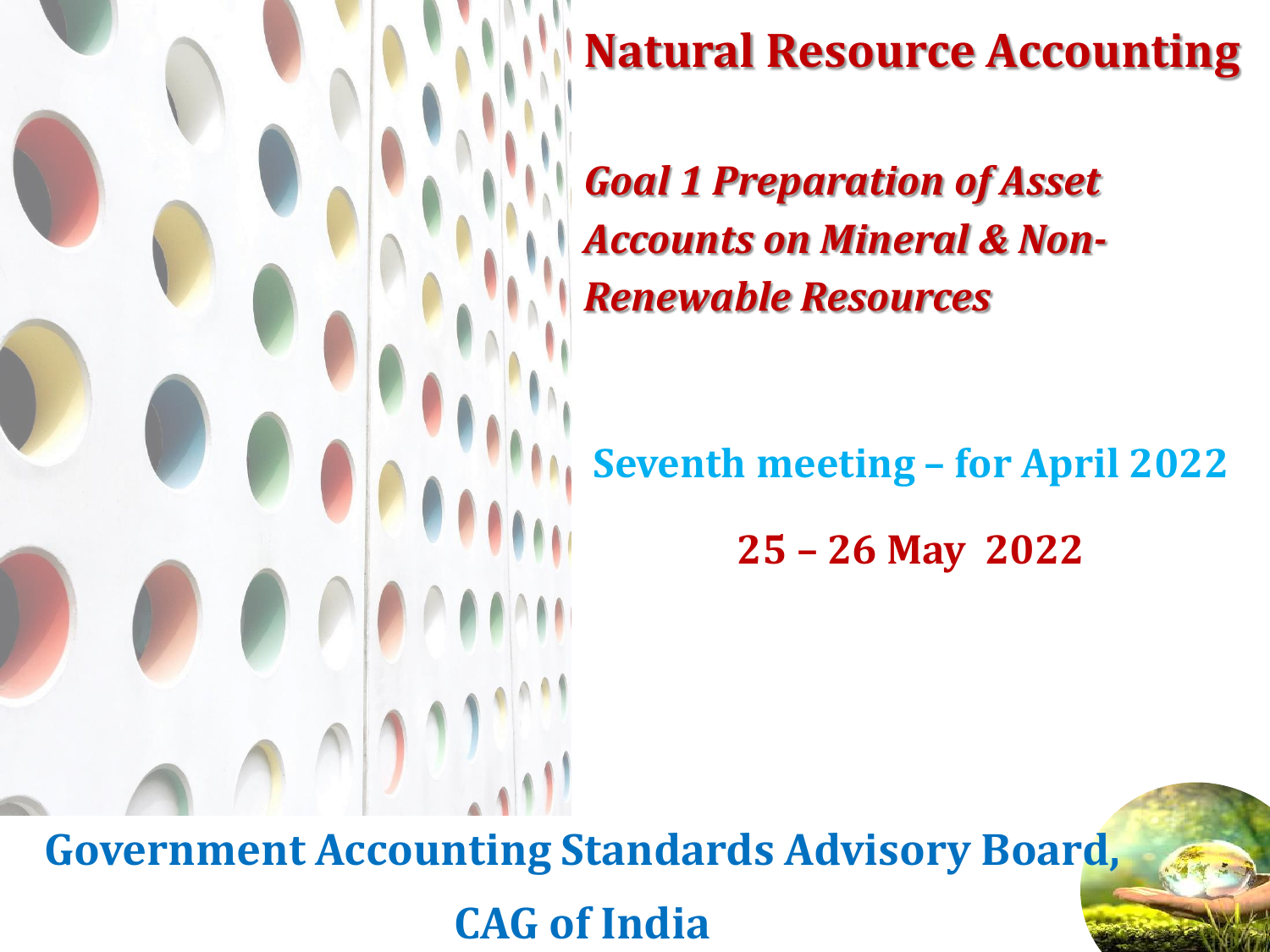### **The stages and associated targets**

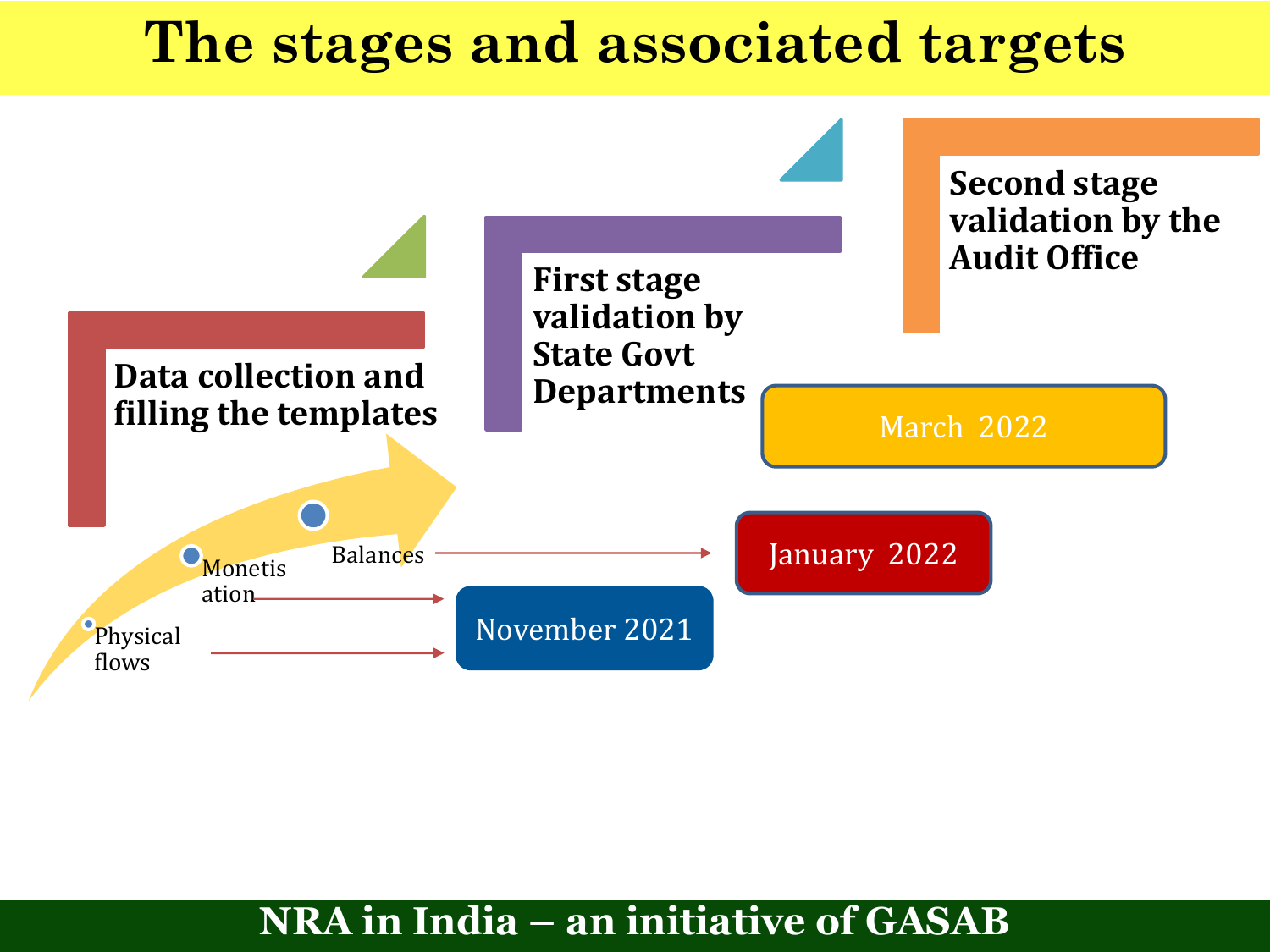### **Status – March 2022**

| <b>Asset Accounts prepared and are under</b><br>verification/validation | <b>Asset Accounts</b><br><b>partially prepared –</b><br>remaining works<br>underway | <b>Still in initial</b><br><b>stages</b> |
|-------------------------------------------------------------------------|-------------------------------------------------------------------------------------|------------------------------------------|
| 26 States/1 UT                                                          | 2 States                                                                            | 1 UT                                     |
| Andhra Pradesh, Arunachal Pradesh, Assam,                               | Jharkhand,                                                                          | Delhi                                    |
| Bihar, Chhattisgarh, Goa, Gujarat, Haryana,                             | <b>Uttarakhand</b>                                                                  |                                          |
| Himachal Pradesh, Jammu & Kashmir,                                      |                                                                                     |                                          |
| Karnataka, Kerala, Madhya Pradesh,                                      |                                                                                     |                                          |
| Maharashtra, Manipur, Meghalaya, Mizoram,                               |                                                                                     |                                          |
| Nagaland, Odisha, Punjab, Rajasthan,                                    |                                                                                     |                                          |
| Sikkim, Tamil Nadu, Telengana, Tripura,                                 |                                                                                     |                                          |
| <b>Uttar Pradesh and West Bengal</b>                                    |                                                                                     |                                          |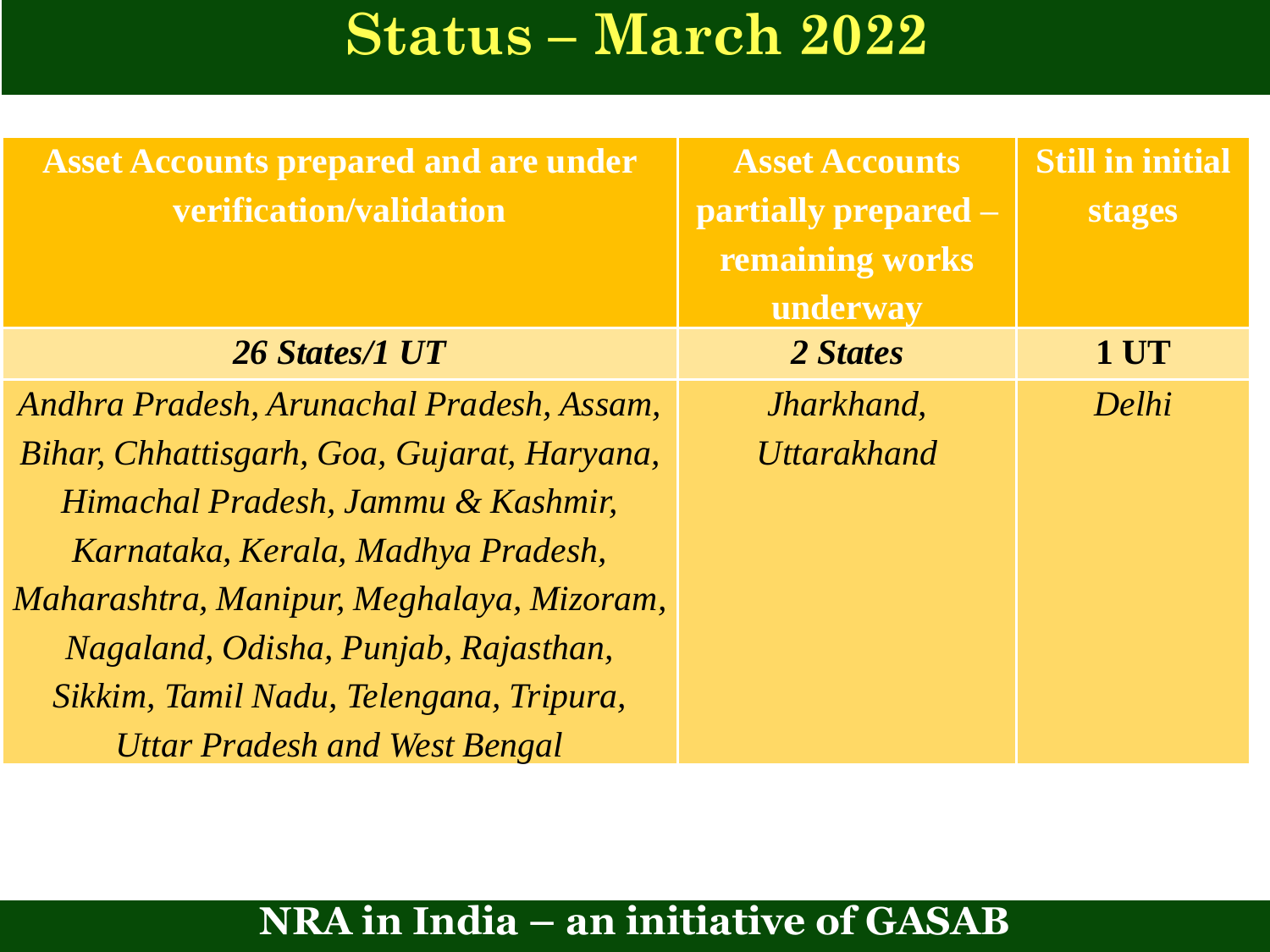### **Actionable points – Asset Accounts 20-21**

- Major thrust on **comprehensiveness, correctness of data**
- Robustness of the **data capturing methodology** to enable a **solid edifice** for continuous data extraction, collection and collation in the future years
- Resources against which **all required data** is received/obtained may **only be included in the first draft** (2020-21) – baring some cases where the resources are of high importance to the State and very limited info is pending
- Departmental figures generated from the **source units** (districts) will be the basis of compilation
- Figures of IBM may be separately included, and **variations** pointed out
- Verification and validation in view of the **checklists**, certifications and corroborated with supporting documents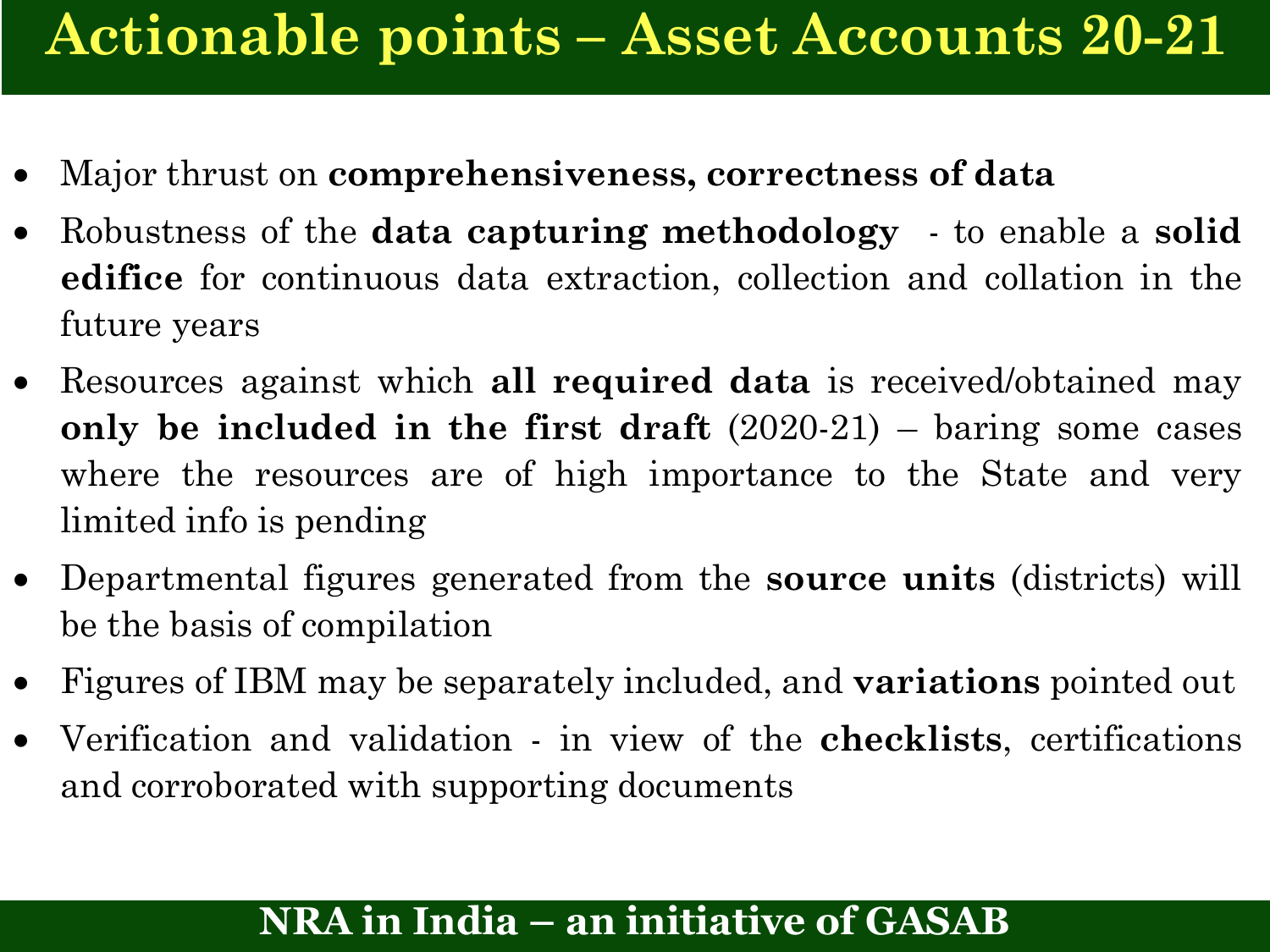## **Actionable points – Asset Accounts 20-21**

*…contd*

- Information on carbon emission is not required for Asset Accounts **2020-21**
- Accordingly, table 7 on renewable energy resources may be **renumbered** as Table 6
- **Table No. 4** may be used in case **processing of resources at the mine site**. For other resources which do not involve processing at mine head, only tables 1,2,3 may be used
- **Geo-tagged mineral map is a priority** to be included in the report
- If geo-tagging data/info is not available **GPS coordinates of the mines may be collected,** and mineral map of the State worked out and incorporated in the Report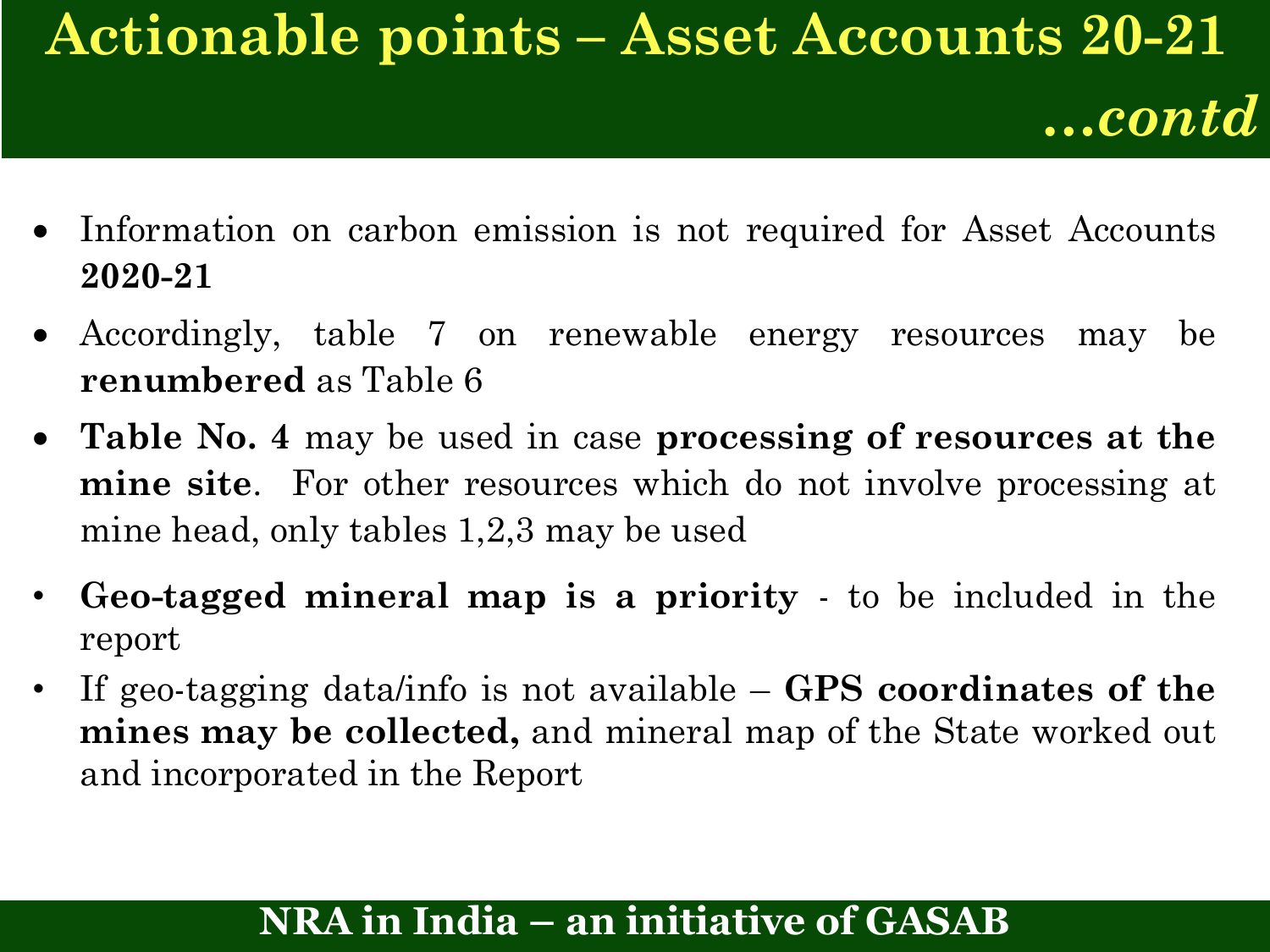### **2 nd Consultative Committee meeting**

- Scheduled on **3 June 2022 from 11 AM onwards**
- At CAG's Office
- Status of work in the States to be presented
- Five States shortlisted for presenting their Asset Accounts as case studies – Gujarat, Karnataka, Madhya Pradesh, Meghalaya and West Bengal
- Meeting to be in hybrid model physical presentations
- State Governments may be coordinated with for nomination of State representatives during the presentations
- **States may finalise the presentations and send us by 30 May'22**
- **PPT to include – how proceeded, Coordination between AsG and State, challenges, Good practices and initiatives, Asset Accounts in brief, salient features of the Accounts, findings of the study**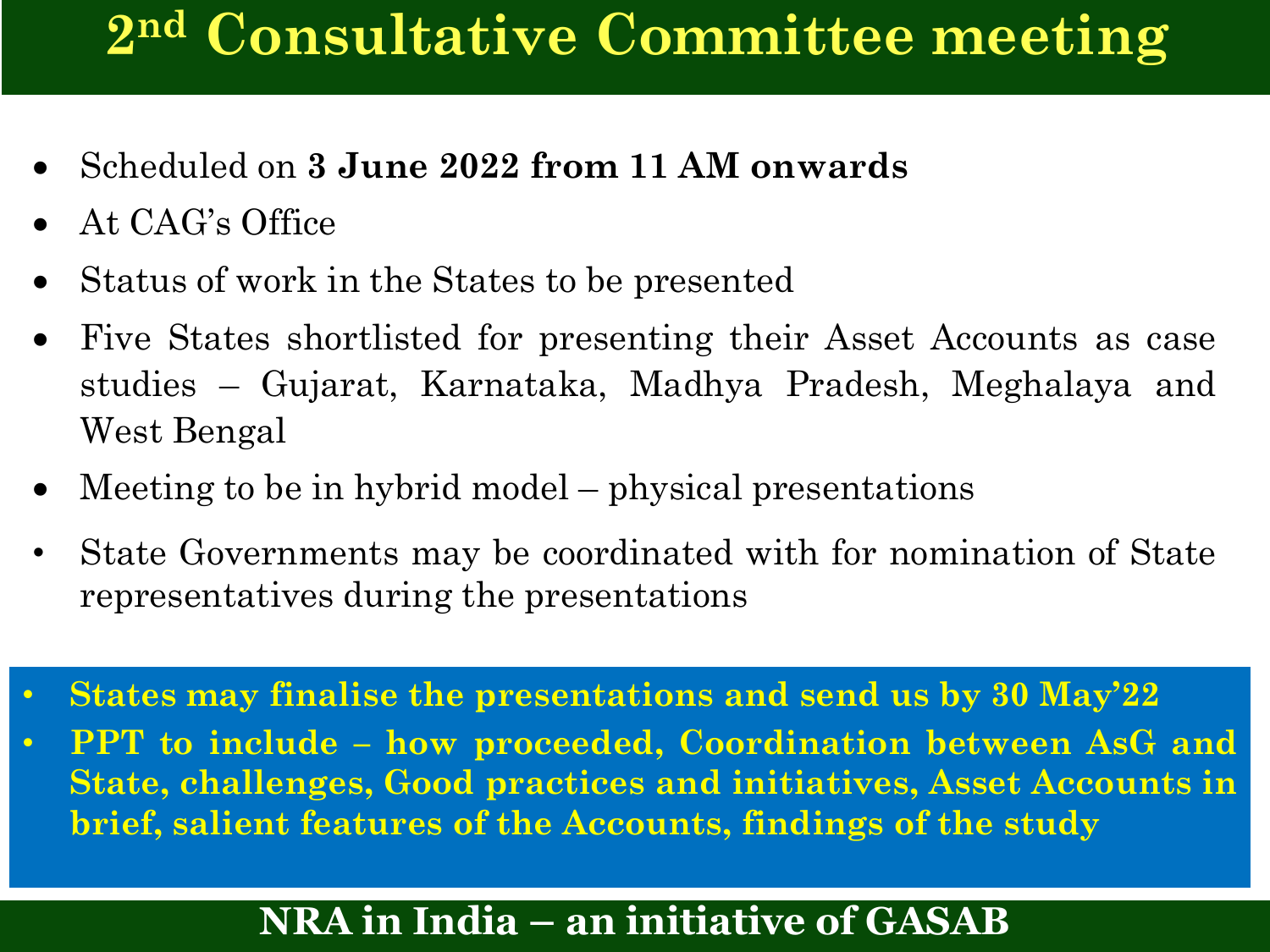## **Actionable points – road ahead (April'22 onwards)**

- Remaining resources to be brought under the ambit of Asset Accounting system
- Process for preparing the Asset Account 2021-22 may begin UTs not yet covered may be covered now
- Data flow through the reporting mechanism envisaged in the Guidelines may be implemented - QUARTERLY
- AG, A&E, TN may please share the feeder tables generated for capturing quarterly data into the main tables
- First report due by 31 July 2022
- State AsG Offices to work in close coordination with State Governments for **implementation of the Guidelines, systems and processes for smooth flow of reports from the district level to the AsG Offices through the Directorates**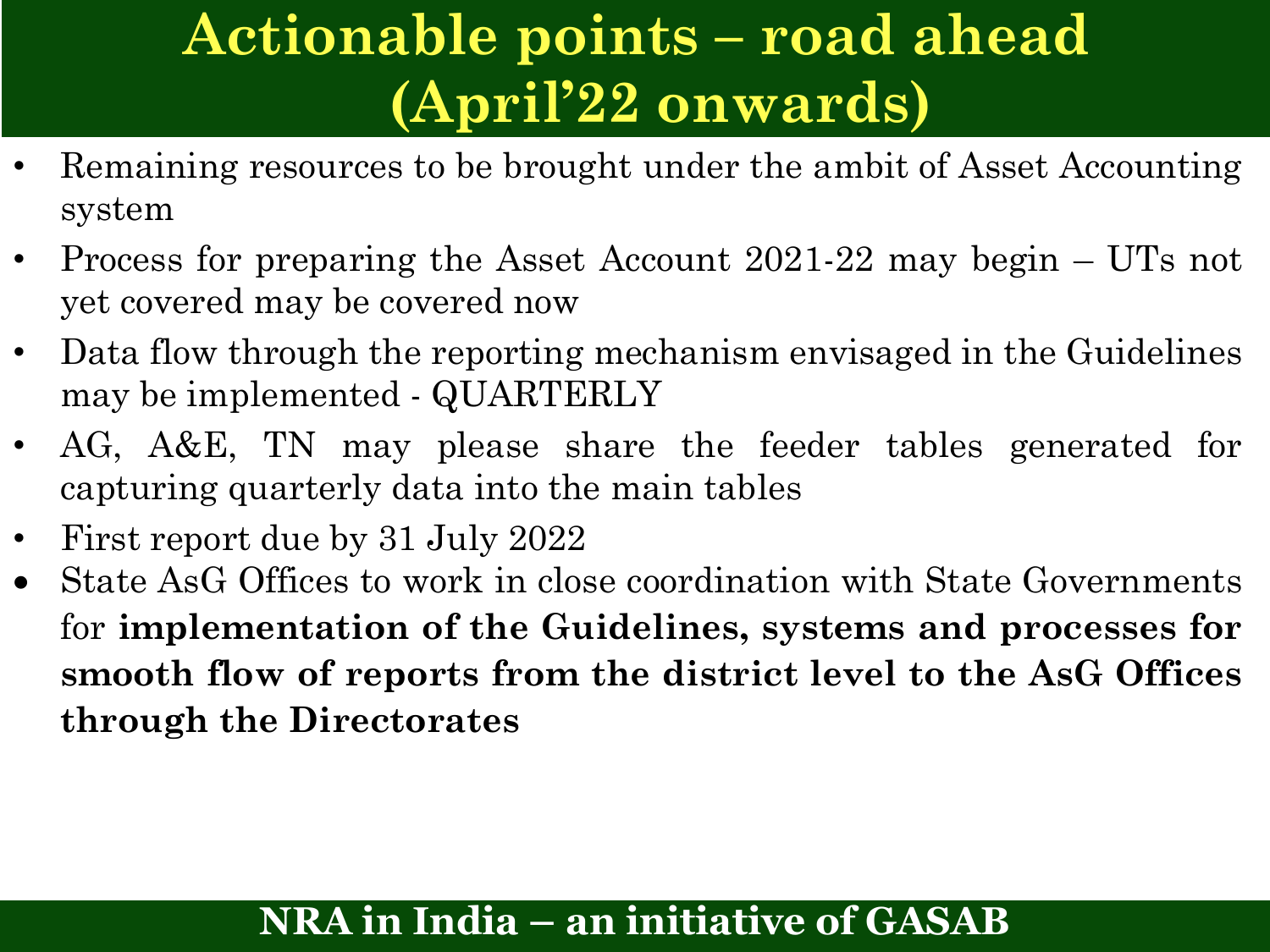### **Actionable points – road ahead (April'22 onwards)**

- **Recommendations on statutory, short and long term approaches** for end to end mapping of supply and use of resources may be insisted upon
- Minerals and energy resources to be included grade-wise in the quarterly reports for uniform reporting
- Quarterly reports to be supported by checklists, certifications and supporting documents as envisaged in the Guidelines/SOPs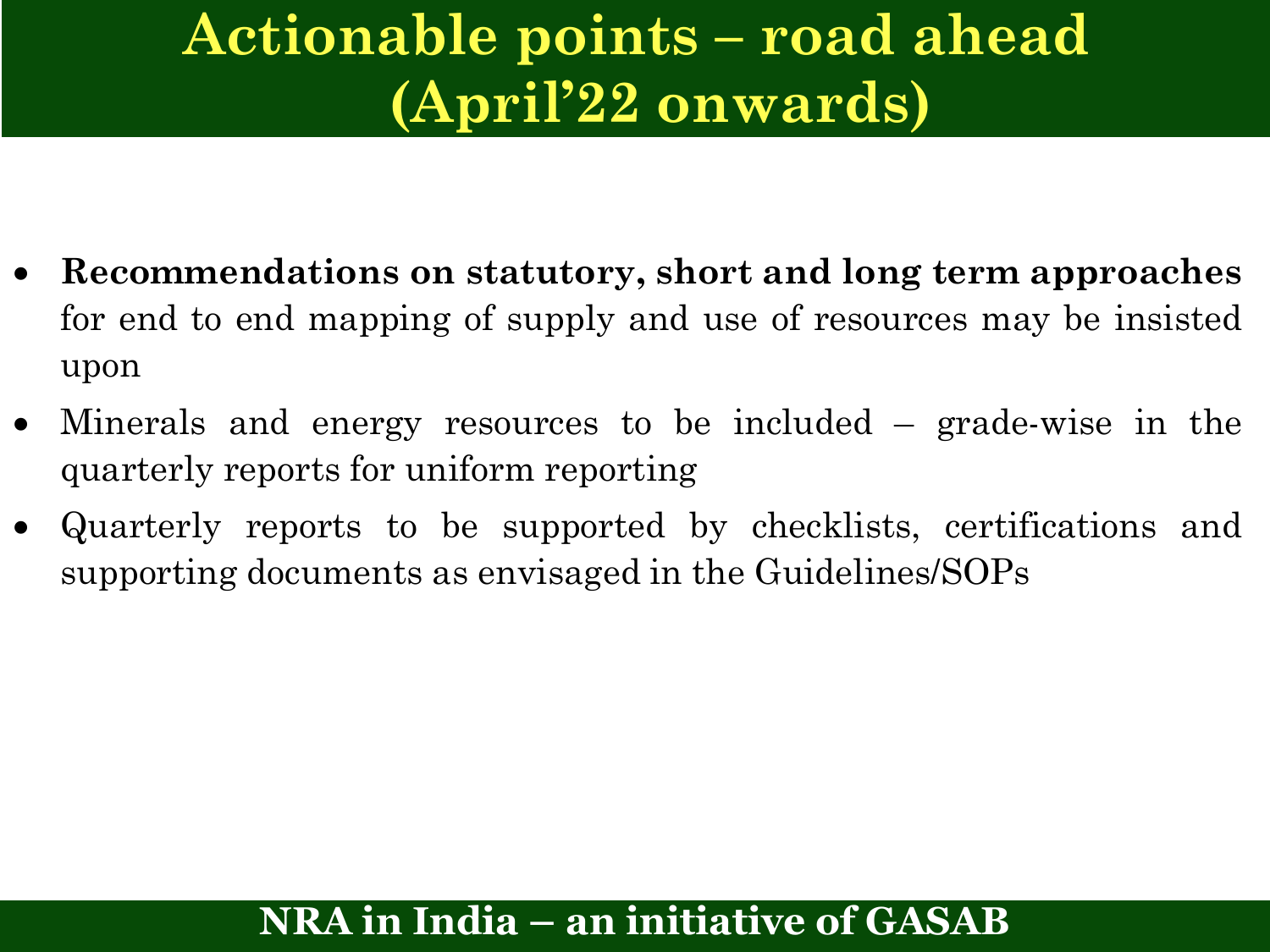### *Targets and timelines*

- **State NRA Reports – in prescribed formats to be completed by 15 June 2022**
- **National compilation – targeted by 31 July 2022**
- Need to consult the final report with State Government copy of report to be sent simultaneously to State Govt
- Views/comments to be incorporated subsequently at the stage of finalisation
- May need support from States during compilation